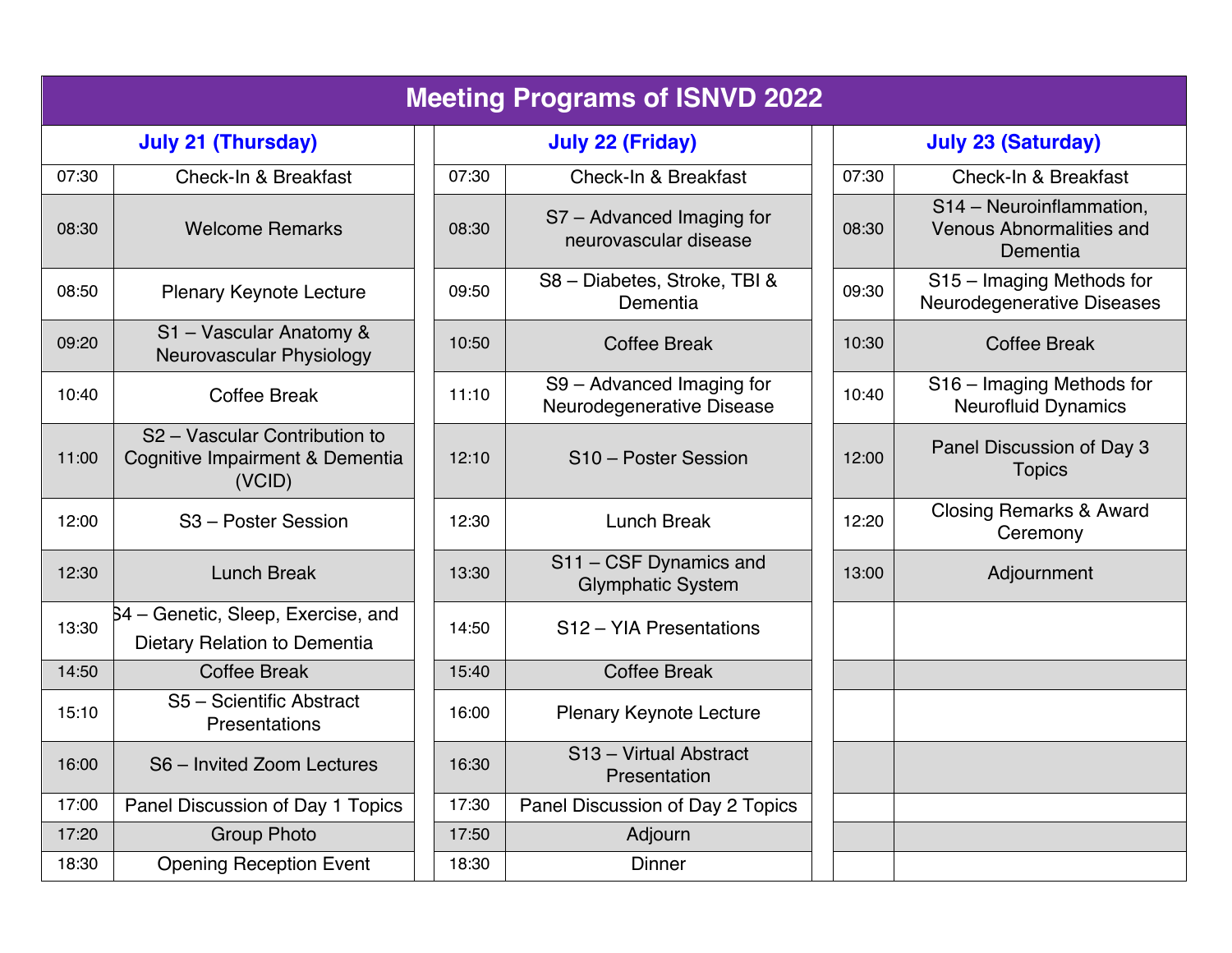## The 10<sup>th</sup> ISNVD Annual Meeting on **Vascular Contributions to Healthy Aging and Dementia**

**July 21-23, New York City**

| Day 1: Thursday, July 21                    |                                                                                                     |                                                                                                               |  |  |
|---------------------------------------------|-----------------------------------------------------------------------------------------------------|---------------------------------------------------------------------------------------------------------------|--|--|
| 07:30                                       | Check-In & Breakfast                                                                                |                                                                                                               |  |  |
| 08:30                                       | Opening Remarks & Conference Goal                                                                   | Yulin Ge, MD.<br>President of ISNVD, Conference<br>Chair                                                      |  |  |
| 08:40                                       | Welcome to NYU                                                                                      | Robert I. Grossman, MD.<br>Dean & CEO of NYU Grossman<br>School of Medicine, NYU<br>Langone Health            |  |  |
| 08:45                                       | Welcome Remarks on ISNVD                                                                            | E. Mark Haacke, Ph.D.<br>Past President of ISNVD,<br>Conference Co-Chair                                      |  |  |
|                                             | <b>Plenary Keynote Lecture</b>                                                                      |                                                                                                               |  |  |
| 08:50                                       | NINDS Programs and Vision for Vascular Contributions to Cognitive<br>Impairment and Dementia (VCID) | Roderick A. Corriveau, Ph.D.<br>National Institute of Neurological<br>Disorder and Stroke (NINDS),<br>MD, USA |  |  |
| S1 - Vascular Anatomy & Physiology in Aging |                                                                                                     |                                                                                                               |  |  |
| 09:20                                       | Vascular Anatomy of the Brain: Macro and Microvasculature                                           | Nivedita Agarwal, MD.<br><b>IRCCS Eugenio Medea, Lecco</b><br>(LC) Italy.                                     |  |  |
| 09:40                                       | The Role of the Vascular Endothelium in Neurovascular Coupling                                      | Elizabeth M.C. Hillman, Ph.D.<br>Professor, Columbia University,<br>NY, USA                                   |  |  |
| 10:00                                       | The Brain Vascular Connectome and Brain-Wide Arteriole Dynamics                                     | David Kleinfeld, Ph.D.<br>Distinguished Professor,                                                            |  |  |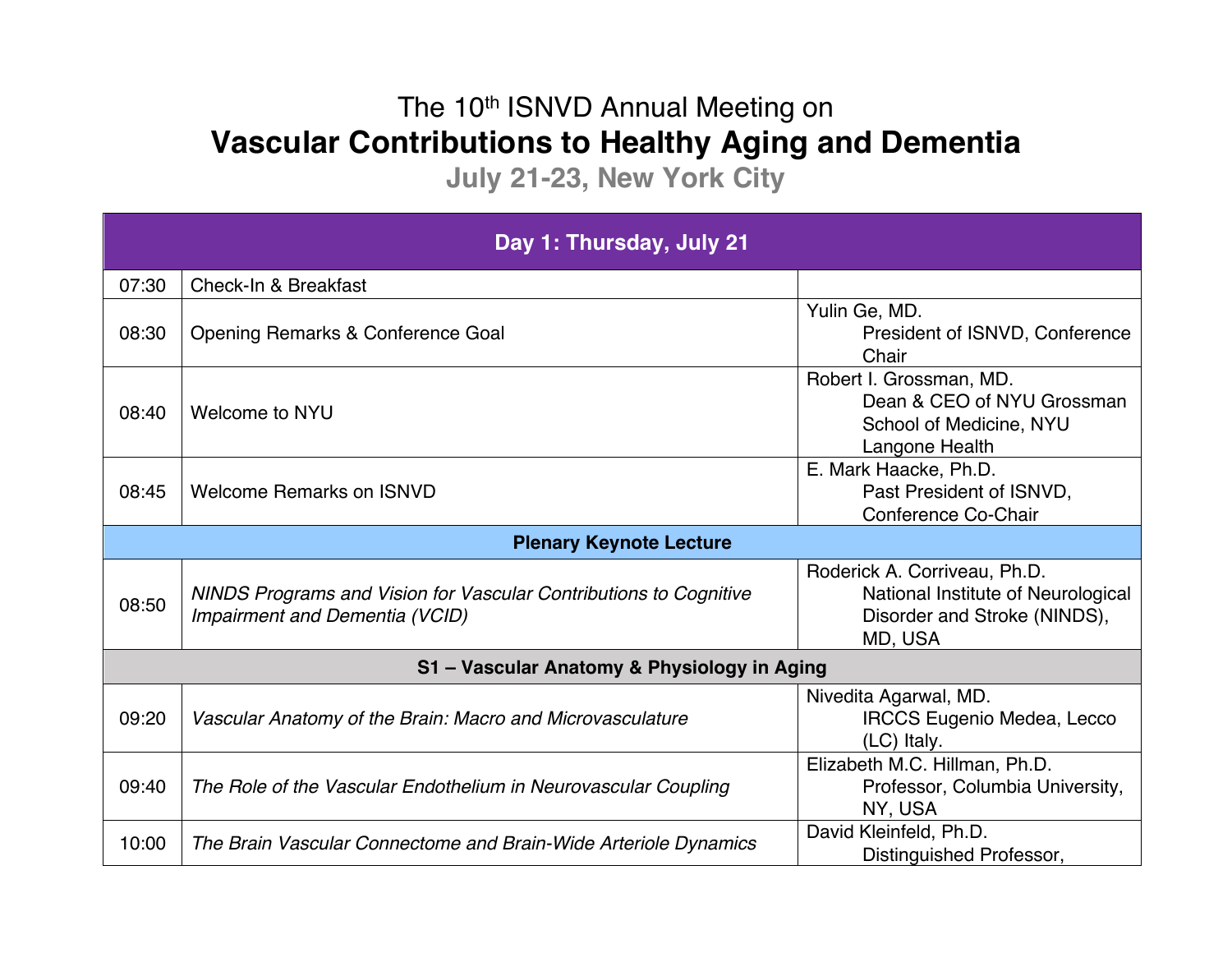|                                                             |                                                                                                                                     | University of California at San<br>Diego, CA, USA                                                          |  |  |
|-------------------------------------------------------------|-------------------------------------------------------------------------------------------------------------------------------------|------------------------------------------------------------------------------------------------------------|--|--|
| 10:20                                                       | Vascular Physiology, White Matter Lesions, Neurodegeneration, and<br><b>Alzheimer's Disease</b>                                     | David Salat, Ph.D.<br>Associate Professor, Harvard<br>Medical School, MA, USA                              |  |  |
| 10:40                                                       | <b>Coffee Break</b>                                                                                                                 |                                                                                                            |  |  |
|                                                             | S2 - Vascular Contribution to Cognitive Impairment & Dementia (VCID)                                                                |                                                                                                            |  |  |
| 11:00                                                       | Vascular Cognitive Impairment: Where We Have Been and Where We<br>Are Going                                                         | Charles S DeCarli, MD.<br>Distinguished Professor,<br>University of California in Davis,<br>CA, USA        |  |  |
| 11:20                                                       | Cerebrovascular Reactivity as a Biomarker in VCID                                                                                   | Hanzhang Lu, Ph.D.<br>Professor, Johns Hopkins<br>University, MD, USA                                      |  |  |
| 11:40                                                       | Emerging and Overlapping Rules of Hippocampal Cellular Vulnerability<br>between Alzheimer's Disease, Vascular Disease, and Epilepsy | Arjun Masurkar, MD, Ph.D.<br>Assistant Professor, NYU<br>Grossman School of Medicine,<br>NY, USA           |  |  |
| 12:00                                                       | S <sub>3</sub> - Poster Session                                                                                                     |                                                                                                            |  |  |
| 12:30                                                       | <b>Lunch Break</b>                                                                                                                  |                                                                                                            |  |  |
| S4 - Genetic, Sleep, Exercise, Dietary Relation to Dementia |                                                                                                                                     |                                                                                                            |  |  |
| 13:30                                                       | <b>TBD</b>                                                                                                                          | Mohammad Ikram (TBD)<br>Professor, Erasmus MC<br>Rotterdam, the Netherlands                                |  |  |
| 13:50                                                       | <b>Sleep Clues to Alzheimer's Disease</b>                                                                                           | Omonigho Michael Bubu, M.D., Ph.D.,<br>Assistant Professor, NYU<br>Grossman School of Medicine,<br>NY, USA |  |  |
| 14:10                                                       | Aerobic Exercise Training Reduces Central Arterial Stiffness and<br>Improves Cerebral Blood Flow in Older Adults                    | Rong Zhang, Ph.D.<br>Professor, UT Southwestern<br>Medical Center, TX, USA                                 |  |  |
| 14:30                                                       | <b>TBD</b>                                                                                                                          | <b>TBD</b>                                                                                                 |  |  |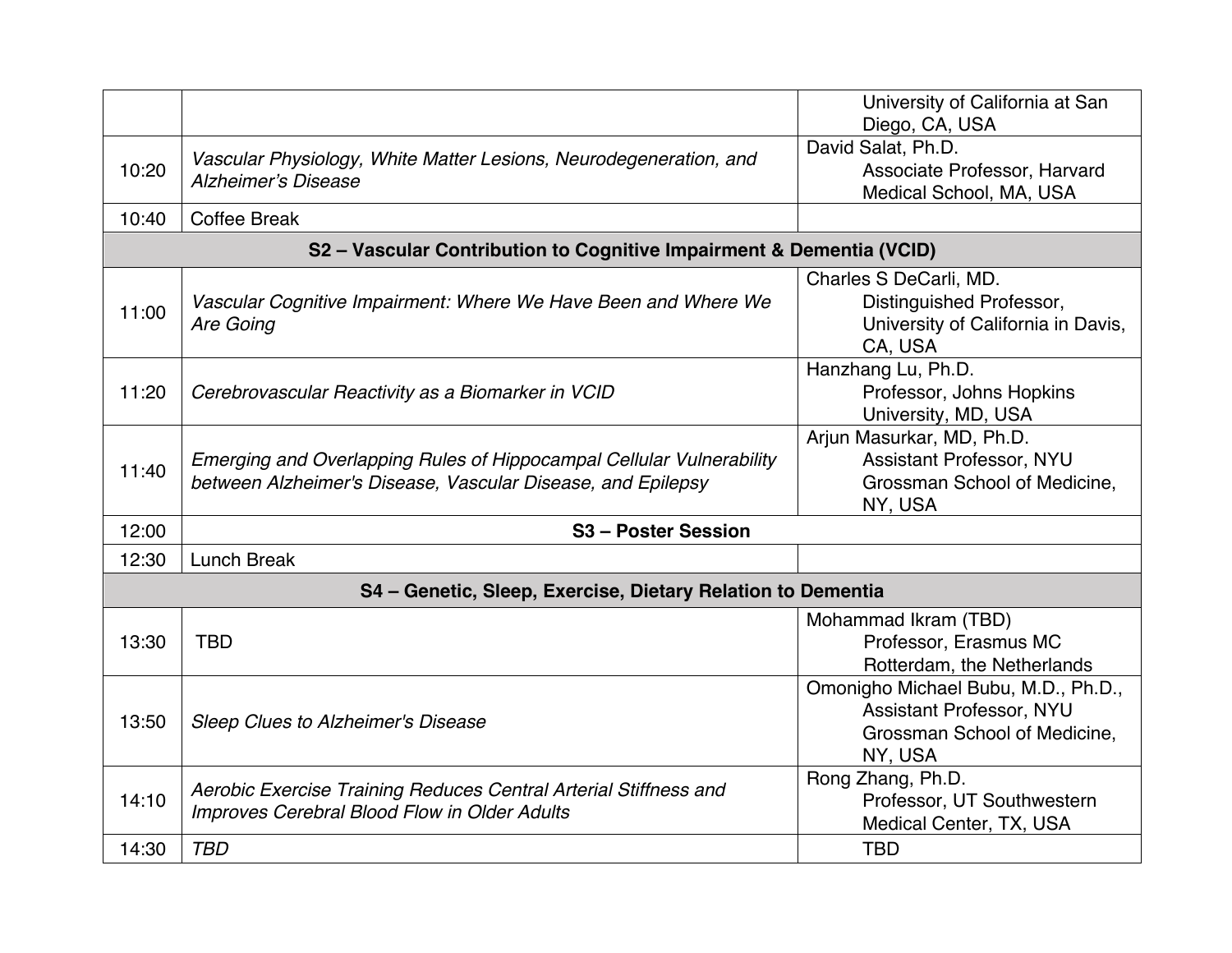| 14:50                                           | <b>Coffee Break</b>                                                          |                                                                                                       |  |  |
|-------------------------------------------------|------------------------------------------------------------------------------|-------------------------------------------------------------------------------------------------------|--|--|
| 15:10                                           | <b>S5 - Scientific Abstract Presentations</b>                                |                                                                                                       |  |  |
| <b>S6-Invited Zoom lectures</b>                 |                                                                              |                                                                                                       |  |  |
| 16:00                                           | Tentative Title: Functional fMRI: Vascular and Neural Correlates in<br>Aging | Bharat B. Biswal, Ph.D.<br>Distinguished Professor, New<br>Jersey Institute of Technology,<br>NJ, USA |  |  |
| 16:20                                           | <b>ARTS: A Marker of Arteriolosclerosis</b>                                  | Konstantinos Arfanakis, Ph.D.<br>Professor, Rush University<br>Medical Center, IL, USA                |  |  |
| 16:40                                           | The Advancement of MRI in Stroke                                             | Meiyun Wang, MD.<br>Professor and Chair of<br>Radiology, Henan Provincial<br>People's Hospital, China |  |  |
| 17:00                                           | Panel Discussion of Day 1 Topics                                             |                                                                                                       |  |  |
| 17:20                                           | <b>Group Photo</b>                                                           |                                                                                                       |  |  |
| 18:30                                           | <b>Opening Reception Event</b>                                               |                                                                                                       |  |  |
|                                                 |                                                                              |                                                                                                       |  |  |
|                                                 | Day 2: Friday, July 22                                                       |                                                                                                       |  |  |
| 07:30                                           | Check-In & Breakfast                                                         |                                                                                                       |  |  |
| S7 - Advanced Imaging for Neurovascular Disease |                                                                              |                                                                                                       |  |  |
| 08:30                                           | Seeing is Believing: The Role of Imaging in Neurovascular Research           | Yulin Ge, MD.<br>Professor, NYU Grossman<br>School of Medicine, NY, USA                               |  |  |
| 08:50                                           | Incorporating VCID Imaging Biomarkers in AD/ADRD Studies                     | Prashanthi Vemuri, Ph.D.<br>Professor, Mayo Clinic,<br>Rochester, MN, USA                             |  |  |
| 09:10                                           | Mapping Subtle BBB Changes with Contrast and Noncontrast MRI                 | Danny JJ Wang, Ph.D.<br>Professor, University of<br>Southern California, CA, USA                      |  |  |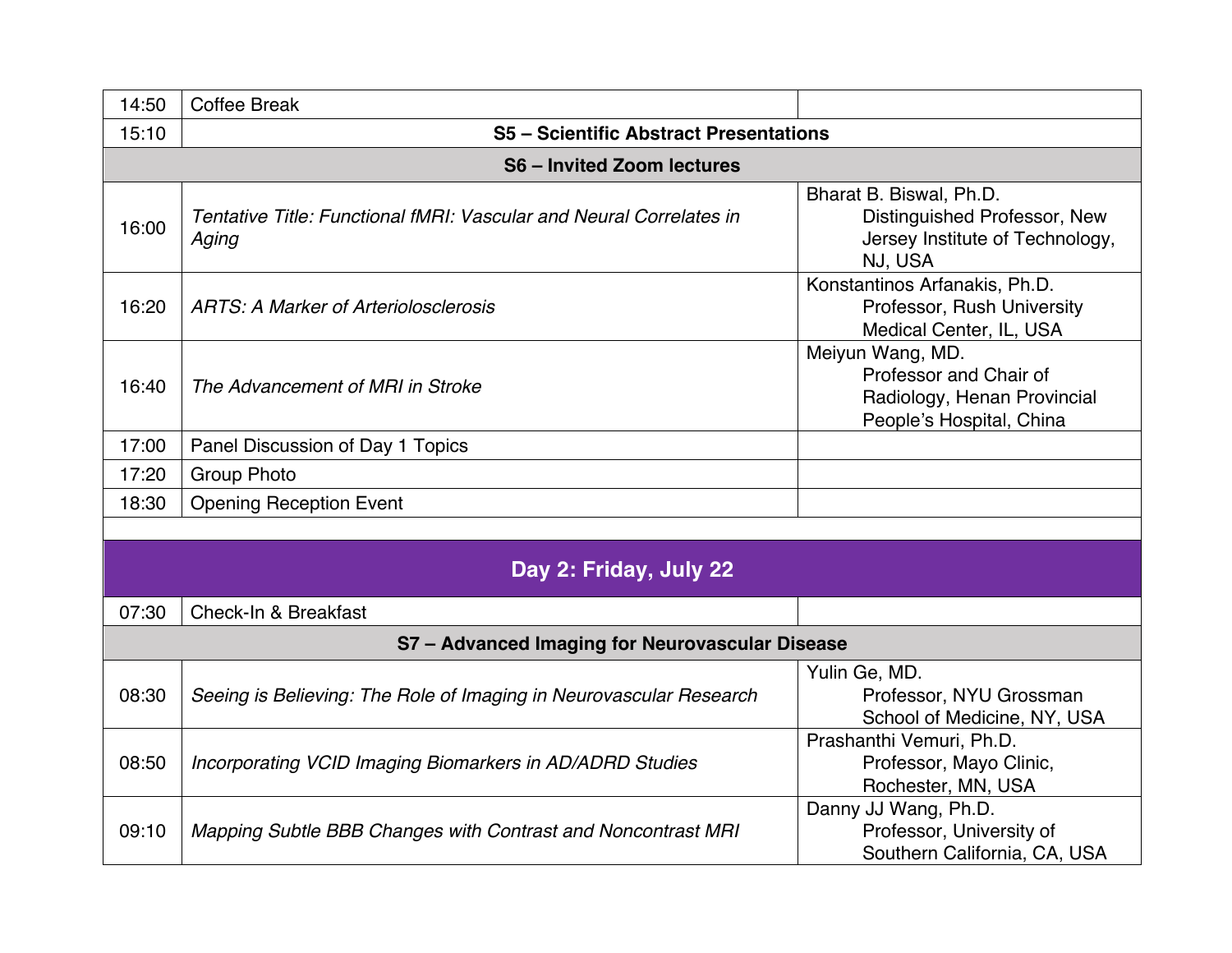| 09:30                                    | Noninvasive Drug Delivery Through the Ultrasound-Mediated Blood-<br><b>Brain Barrier Opening</b>  | Elisa E. Konofagou, Ph.D.<br>Professor, Columbia University,<br>NY, USA                                                       |  |
|------------------------------------------|---------------------------------------------------------------------------------------------------|-------------------------------------------------------------------------------------------------------------------------------|--|
|                                          | S8 - Diabetes, Stroke, TBI & Dementia                                                             |                                                                                                                               |  |
| 09:50                                    | The NINDS Stroke Portfolios: Updates and New Opportunities                                        | William P. Daley, Ph.D.<br>Program Director, National<br>Institute of Neurological<br>Disorder and Stroke (NINDS),<br>MD, USA |  |
| 10:10                                    | The Association of Diabetes with Dementia                                                         | Zoe Arvanitakis, MD, MS.<br>Professor, Rush University<br>Medical Center, IL, USA                                             |  |
| 10:30                                    | Multi-Modal Neuroimaging of Traumatic Brain Injury and Chronic<br><b>Traumatic Encephalopathy</b> | Cyrus Raji, MD, Ph.D.<br>Assistant Professor, Washington<br>University in St. Louis, MO, USA                                  |  |
| 10:50                                    | <b>Coffee Break</b>                                                                               |                                                                                                                               |  |
|                                          | S9 - Advanced Imaging for Neurodegenerative Disease                                               |                                                                                                                               |  |
| 11:10                                    | Clinical Applications of MICRO MRAV: The Next Generation of<br>Neurovascular Imaging              | E. Mark Haacke, Ph.D.<br>Professor, Wayne State<br>University, MI, USA                                                        |  |
| 11:30                                    | Detailed Morphometry of the Human Medial Temporal Lobe in<br>Neurodegenerative Disease            | Paul Yushkevich, Ph.D.<br>Associate Professor, University<br>of Pennsylvania, PA, USA                                         |  |
| 11:50                                    | <b>TBD</b>                                                                                        | <b>TBD</b>                                                                                                                    |  |
| 12:10                                    | S10 - Poster Session                                                                              |                                                                                                                               |  |
| 12:30                                    | <b>Lunch Break</b>                                                                                |                                                                                                                               |  |
| S11 - CSF Dynamics and Glymphatic System |                                                                                                   |                                                                                                                               |  |
| 13:30                                    | Human CSF Clearance Egress Pathways and Clinical Significance in<br><b>Alzheimer's Disease</b>    | Mony de Leon, Ed.D.<br>Professor, Weill Cornell<br>Medicine, NY, USA                                                          |  |
| 13:50                                    | Glymphatic System Transport Changes in Animal Models of Cerebral<br><b>Small Vessel Disease</b>   | Helene Benveniste, Ph.D.<br>Professor, Yale School of                                                                         |  |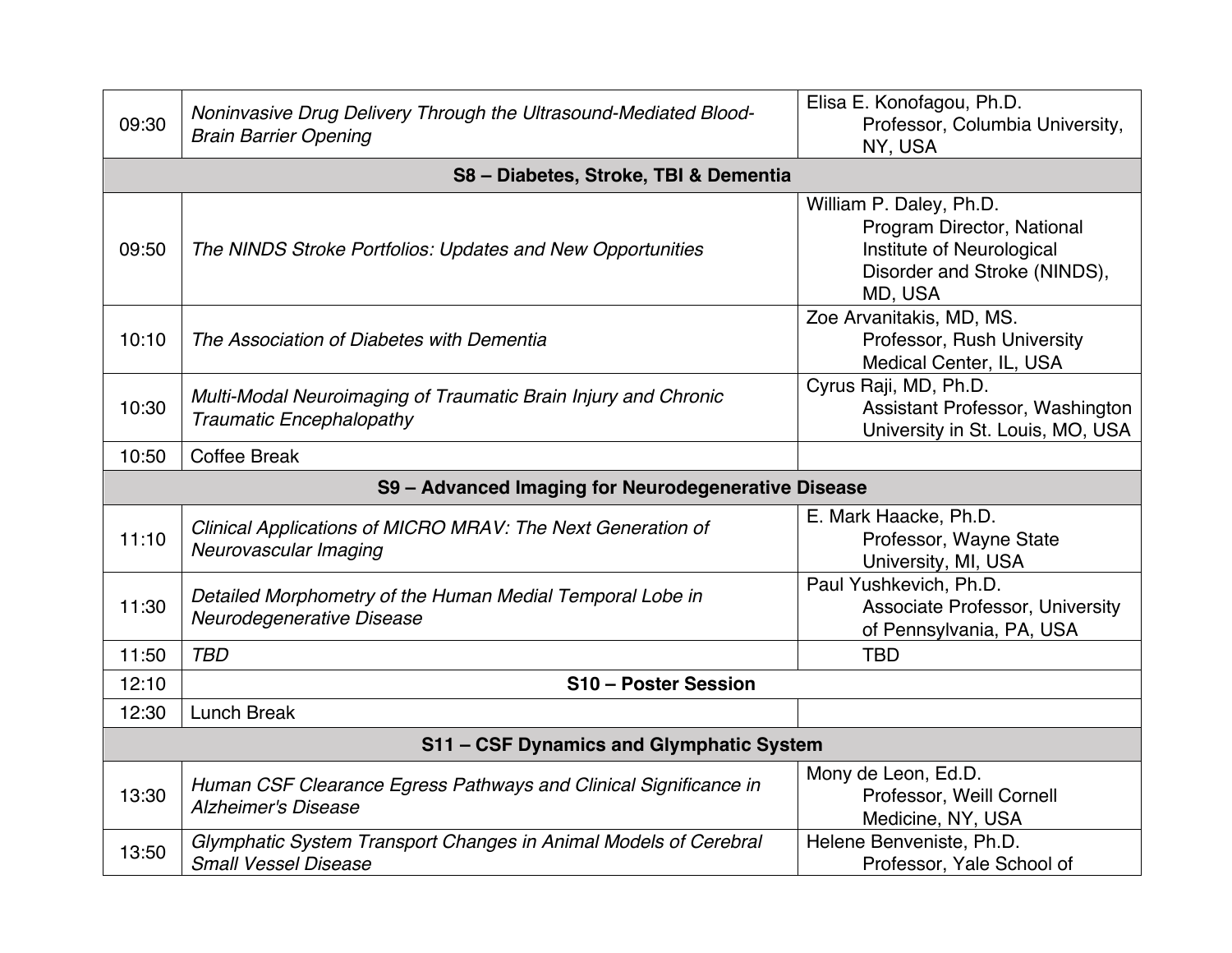|       |                                                                                                                                                          | Medicine, CT, USA                                                                                 |  |  |
|-------|----------------------------------------------------------------------------------------------------------------------------------------------------------|---------------------------------------------------------------------------------------------------|--|--|
| 14:10 | Probing CSF Mobility for Human Brain Clearance MRI: Water Transport<br>across the Blood-CSF Barrier and Mobility of CSF in Perivascular<br><b>Spaces</b> | Matthias van Osch, Ph.D.<br>Professor, Leiden University<br><b>Medical Center The Netherlands</b> |  |  |
| 14:30 | Neurofluid Dynamics and Neuropathologies in a Holistic Framework                                                                                         | Eleuterio F. Toro, Ph.D.<br>Professor, University of Trento,<br>Trento, Italy                     |  |  |
| 14:50 | S12 - YIA Presentations                                                                                                                                  |                                                                                                   |  |  |
| 15:40 | <b>Coffee Break</b>                                                                                                                                      |                                                                                                   |  |  |
|       | <b>Plenary Keynote Lecture</b>                                                                                                                           |                                                                                                   |  |  |
| 16:00 | Neurovascular Risk Factors and Dysfunction in Aging and Dementia                                                                                         | Constantino ladecola, MD.<br>Professor of Neurology at Weill<br>Cornell Medicine, NY, USA         |  |  |
| 16:30 | S13 - Virtual Abstract Presentation                                                                                                                      |                                                                                                   |  |  |
| 17:30 | Panel Discussion of Day 2 Topics                                                                                                                         |                                                                                                   |  |  |
| 17:50 | Adjourn                                                                                                                                                  |                                                                                                   |  |  |
| 18:30 | <b>Dinner</b>                                                                                                                                            |                                                                                                   |  |  |
|       |                                                                                                                                                          |                                                                                                   |  |  |
|       | Day 3: Saturday, July 23                                                                                                                                 |                                                                                                   |  |  |
| 07:30 | <b>Check-In &amp; Breakfast</b>                                                                                                                          |                                                                                                   |  |  |
|       | S14 - Neuroinflammation, Venous Abnormalities and Dementia                                                                                               |                                                                                                   |  |  |
| 08:30 | Venous Abnormalities in Neurodegenerative Diseases                                                                                                       | Paolo Zamboni, MD.<br>Professor, University of Ferrara,<br>Ferrara, Italy                         |  |  |
| 08:50 | <b>Neuroinflammation and Vascular Dementia</b>                                                                                                           | Kunlin Jin, Ph.D.<br>Professor, University of North<br>Texas Health Science Center,<br>TX, USA    |  |  |
| 09:10 | Acute and Post-acute COVID-19 Related Cognitive Impairment: The<br>Relationship with Endothelial Dysfunction, Inflammation and                           | Jennifer Frontera, MD.<br>Professor, NYU Grossman                                                 |  |  |